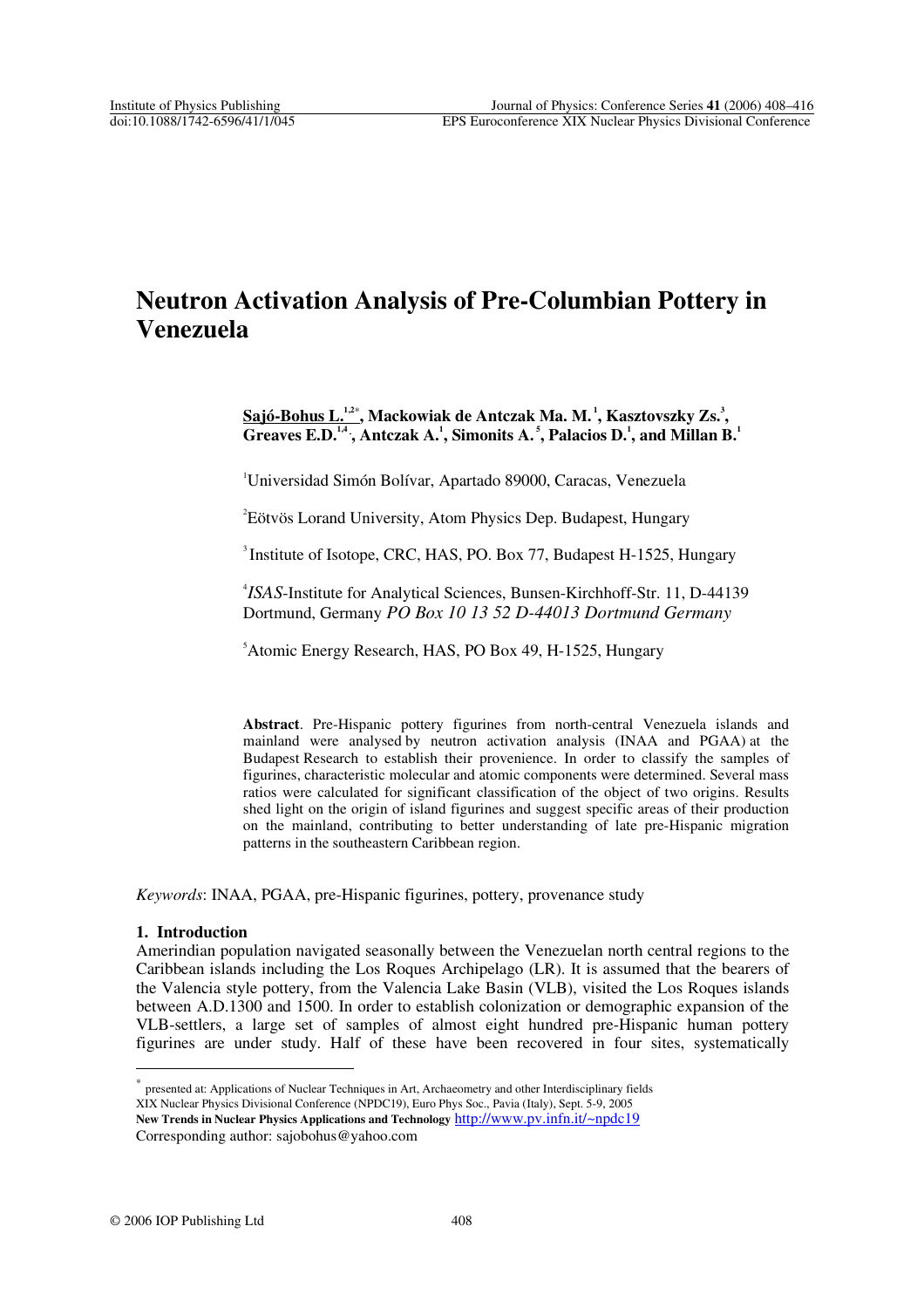excavated in the Los Roques Archipelago. The origin of LR-island figurines (similar to that shown in Figure 1), potteries and other artefacts of archaeological importance, has been established on stylistic consideration, suggesting their relation to Valencia Lake Basin culture. To confirm this hypothesis on their origin, physical analysis other than stylistic consideration must be included.

Analyses in the modes of instrumental neutron activation (INAA) [1], prompt gamma neutron (PGAA) [2] and neutron resonance capture (NRCA) [3], have been applied in several field of study including archaeology for its sensitivity  $(10^3 \text{ to } 10^{-10} \text{ grams per gram of sample})$  and accuracy (usually between two and ten percent of the reported value). These non-destructive, multi-element analytical techniques are useful for performing both qualitative and quantitative multi-element analysis of major, minor, and trace elements in large or bulk samples as often encountered in archaeology. Depending on the requirements such as sample size or restriction on how manipulation should be carried out, it is up to the analyst to selects the analytical procedure e.g. INAA, PGAA or NRCA. For these analytical techniques, the basic essentials required to carry out a samples analysis, is a source of neutrons, instrumentation suitable for detecting gamma rays, software for spectrum analysis and a detailed knowledge of the reactions that occur when neutrons interact with target nuclei.

This paper aims to enrich a database of Venezuelan archaeology required to discuss the provenance of the pre-Hispanic pottery figurines using non-destructive neutron activation analysis, INAA and PGAA.

#### **2. Samples origin and instrumentation**

A set of samples from Valencia Lake Basin and Los Roques Archipelago was selected, representing different figurine styles (*Standardized*, *Imitative*, and *Heterogeneous)* [4,5]. In Figure 2 we show the site locations and samples origin. The figurine matrix material can be considered as an anthropologically metamorphosed sedimentary rock with clay as the major substance and shell, grit or sand as its minor components, consisting mainly from  $Al_2O_3$ ,  $SiO_2$  and H2 O with impurities as oxides of Ca, Fe, K, Mg, Na and Ti. However, most of the geochemically important elements, such as H, B, C, N, O, Si, P, S and also Fe are difficult to quantify with INAA because of the absence or very low natural abundance of corresponding isotopes and low (n,γ) nuclear reactions cross-sections. In these cases the PGAA method is more suitable allowing the panoramic analysis of silica-based geological rocks and of ceramics too [6]. Since the pottery sample is a low absorbing material for thermal neutrons the technique provide an average bulk composition.

Neutron activation analysis sensitivities, in its different mode, depend on the concentration of a particular element and radionuclide parameters such as parent isotope abundance, neutron crosssection, half-life, and gamma ray relative intensity. Further favourable characteristics are: negligible matrix effects, excellent selectivity and high sensitivity for about 75 elements.

The measurements were performed at the Budapest Neutron Centre facility where the 10 MW reactor provides several vertical neutron channels a cold neutron beam for sample irradiation. For INAA, short irradiation (5 min) was carried out in a pneumatic rabbit system, while the long irradiation (24 h) were accomplished in a revolving vertical channel. Samples were measured in a high-rate gamma spectrometer equipped with the latest Westphal's Loss-Free Counting (LFC) module with dual spectrum storage option to compensate all kind of pulse losses. For automatic analysis of complex gamma-ray spectra, HYPERMET-PC program package [7] is available. For concentration calculation the KAYZERO software package was used [8]. In the other case i.e. PGAA, cold neutron beam of 3  $10^7$ cm<sup>-2</sup>s<sup>-1</sup> is provided at the irradiation chamber 36 m away from the reactor. Prompt gamma photons are collected by a HPGE-BGO detector with Compton suppressor. Also in this case spectra were analysed with the program HYPERMET-PC modified for the PGAA technique [9] and the concentration calculations are performed by an Excel-based macro. One important aspect of these two techniques is the standardization procedure. The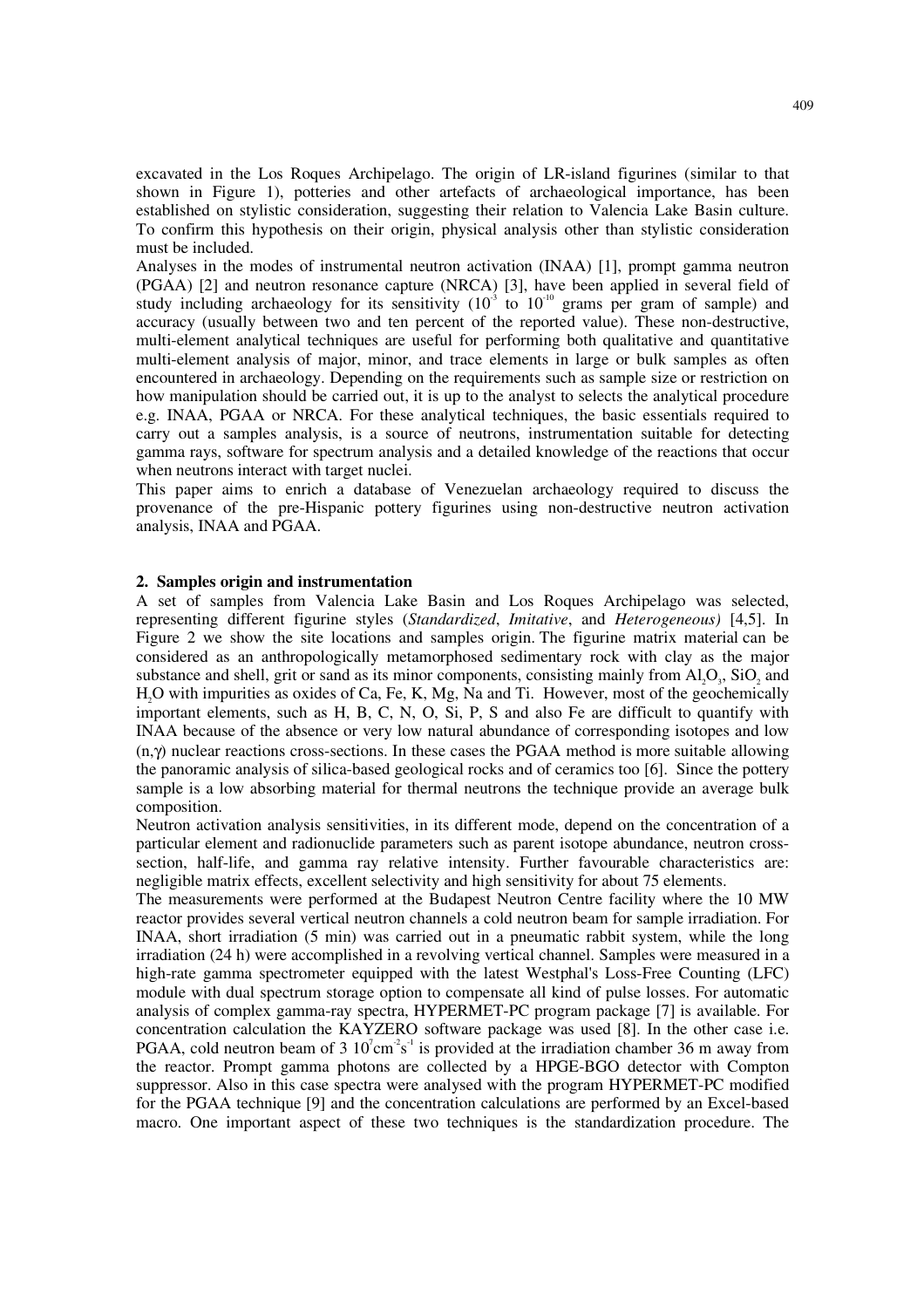applied method using compound nuclear constants (i. e. so called k0-factors determined experimentally in individual standardization measurements with high accuracy) eliminates the use of standard preparations for each set of measurements, and therefore possible errors related to nuclear data are as low as possible. It is worth mentioning that k0-values [10,11] and related nuclear data are now established for a large set of  $(n, \gamma)$  reactions and the method is now operational in more than 50 laboratories worldwide. (Its performance was recently evaluated in extensive tests by analysing European multielement standard reference materials developed at IRMM (Geel-Belgium).

#### **3. Results and discussion**

In Table 1 we show typical results and the relative uncertainty produced analysing prompt gamma spectra of samples irradiated with thermal neutrons. The first row is the sample code and the first column indicates the concentration of major components in weight %, and those of the trace in ppm followed by the uncertainty value. The concentrations of major components are given in oxide forms, as it is usual in geochemistry. Because of the poor sensitivity for oxygen, the values are calculated from the element concentration by oxidation numbers of the given elements. Data shown in the different figures were collected to complement the already existing values corresponding so far to more than 100 archaeological samples. In figure 3 the LR-values exhibit a larger data scattering than VLB values. This observation may indicate that LR samples contain clay of several mining sites in opposition to the VLB samples that probably correspond to a single mining-clay or to places with similar geological formation. It is interesting to observe that data shown with "**x**-points" fit in the region of values related to VLB. This has a particular significance since these values refer to samples that have been already classified as VLB origin and current analysis confirms the accuracy of that classification. Trace elemental concentration could be considered to characterize better their origin from continental or else clay mining. Under this assumption a three-variant graphic is produced from concentration values of Sc, Gd and Sm these were selected from around the 30 measured elements. Further, a set of results are shown in Figure 5, in which we include data, that corresponds to samples for which already the origin has been established, shown, with "**o**". Similar results are given in Figure 6 and 7 corresponding to collected data [12] and reinterpreted here to evidence the importance of this study. From these two bivariate diagrams we may observe that both samples groups i.e. VLB and LR suggest that they have the same origin even if the tendency line, drawn only for eye guide, show a different slope. However observing the set of figures already mentioned, we might distinguish a dense group of values corresponding to both archaeological sites. Data corresponding to samples of Table 1, follow similar pattern and this could be important in data interpretation and classification of the objects of different excavation. In all these graphics we did not distinguish between data obtained either with INAA or PGAA since we were interested in elemental concentration only, so as to provide an argument for provenance studies.

#### **4. Conclusions**

A set of archaeological samples analysed by PGA ha been reported here with data previously acquired with INAA and PGAA techniques. These data complement those required to assess figurine and other pre-Hispanic artefacts provenance; so far some 100 samples from the Valencia Lake Basin and Los Roques archipelago have been analysed. Principal component analysis (PCA) of data reported [2] reveal some significant differences between the objects and to reduce the uncertainty a set of figurine were analysed to establish the origin of pottery figurines and to identify specific areas of production even in the case where they were stylistically different. Insular samples mentioned in Table 1 have a relationship with the continental samples (see Figure 3) and reinforce the previous hypothesis according to which the Los Roques and Lake Valencia figurines have similarity concerning elemental composition of major and trace elements and may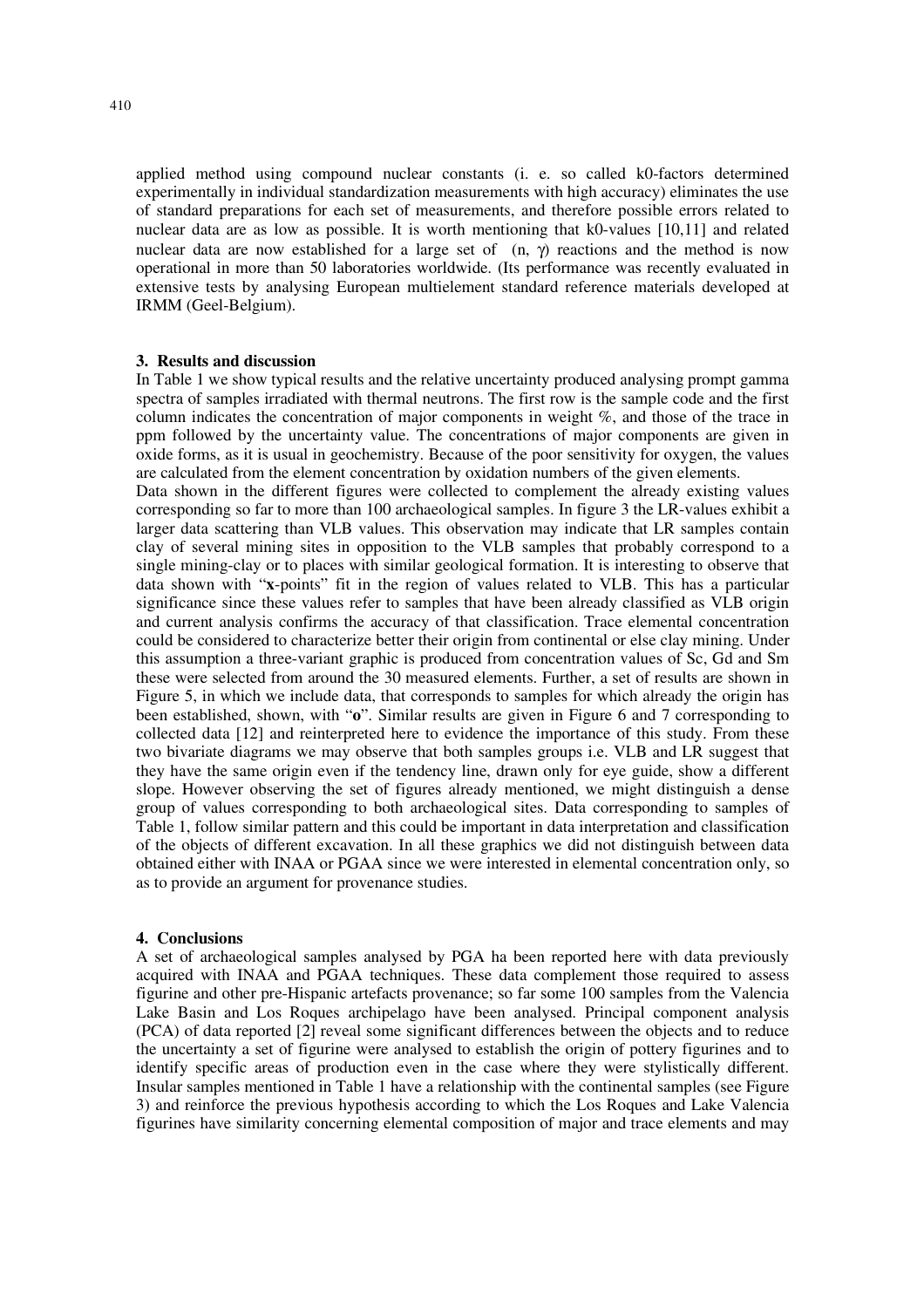suggest close connection of pre-Hispanic societies. However this conclusion is not clearly supported. For example: A345, AM645 and MA1505 insular samples have three trace elemental concentration values that fit well within the continentals VLB100, VLB8 and VLB58574 samples (see Figure 4) but the others are scattered. On the other hand, the MA880 and E82C17A insular sample compositional data show different scattered values from the VLB ones; we have to note that in both cases we observe values that depart e.g. VLB58579 from the expected values. Their importance is related to elemental composition of the bulk clay employed to manufactured figurines: in fact we expect scattered data also from samples of different mining site.

The process of the reconstruction of cultural and chronological regional sequences in northcentral Venezuela region is far from being conclusive; however, we may assert that the results obtained in this study reinforce the existing thesis on close relationships which existed in the pre-Hispanic past between the inhabitants of the inland located Valencia Lake Basin and the human groups that exploited on seasonal basis the natural resources on the off shore Caribbean islands.

#### **Acknowledgement**

Partially supported by the International Atomic Energy Agency (No. IAEA RC-12 283/Ro/RBF), FONACIT (No. 2001000421), European Union and University Simon Bolivar-Research Dean. One of us (E. D. G.) would like to acknowledge the Deutscheforschungsgemeinschaft (DFG) of the Republic of Germany for a Mercator Visiting Professorship during the year 2005.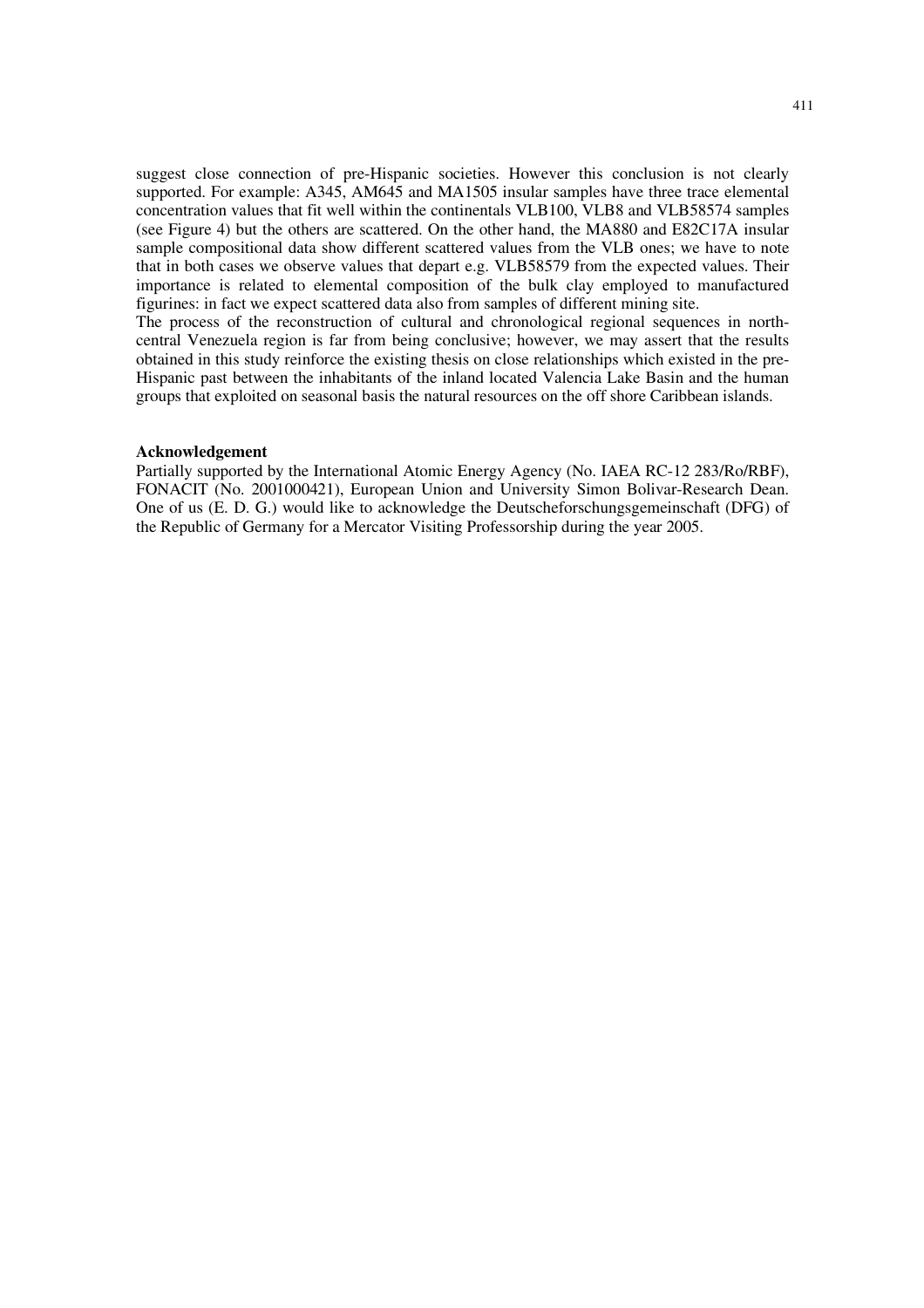### **References**

[1] Bishop, R. L. and Blackman M. J., Instrumental Neutron Activation Analysis of Archaeological ceramics: Scale Interpretation. Accounts of Chemical Research 35 (8). 2002, 603- 610.

[2] Zs. Kasztovszky, M. M. Antczak, A. Antczak, B. Millan, J. Bermúdez, L. Sajo-Bohus: Provenance study of Amerindian pottery figurines with prompt gamma activation analysis, Nukleonika **49** Nr. 3 (2004) 107-113.

[3] P. Schillebeeckx, A. Borella, A. Moens, and R. Wynants, H. Postma, R. Perego and C.W.E. Van Eijk. The use of NRCA to determine the elemental and isotopic composition (private communication) and Analysis of Some Genuine and Fake Etruscan Copper Alloy Statuettes.

Postma, H., Schillebeeckx, P., Halbertsma, R. B., Archaeometry, 2004; 46 (4), 635-646

[4] Mackowiak de Antczak, M. M, A. Antczak, L. Sajo-Bohus, Z. Kasztovszky and T. Poirier 2005. Provenance study of the pre-Hispanic figurines from the Los Roques Archipelago,

Venezuela. Presented at the XXI Congress of the International Association for Caribbean

Archaeology Trinidad and Tobago, St. Augustine, July 24-30, 2005

[5] Mackowiak de Antczak, M. M. 2000 'Idols' in Exile: Making Sense of Prehistoric Human Pottery Figurines from Dos Mosquises Island, Los Roques Archipelago, Venezuela. PhD. Dissertation. Institute of Archaeology. University of London UK.

[6] Bárbara Millán Mejías Thesis Abril 2005. Prompt Gamma Activation Analysis of Venezuelan Pre-hispanic figurines", Universidad Simon Bolivar Physics Dept, Caracas Venezuela (in spanish).

[7] Fazekas B., Molnar G., Belgya T., Dabolczi L. and Simonits A.

Introducing HYPERMET-PC for automatic analysis of complex gamma-ray spectra

J.Radioanal. and Nucl. Chem. 215, 271-277, 1997.

[8] KAYZERO/SOLCOI Version. 4 User's Manual. (December 1966) DSM Research Geleen (NL)

[9] Revay, Zs., Belgya, T., Ember, P.P., Molnar, G. L., J., Recent developments in HYPERMET PC\*, J. Radioanal. Nucl. Chem. 248. 2001, 401-405.

[10] Matsue H., Yonezawa C.

Measurement and evaluation of k0 factors for PGA at JAERI

J. of Radioanal. and Nuclear Chem., Vol. 257, No. 3 (2003)

[11] R. M. Lindstrom. Using k0 in PGAA: Perspectives. J. of Radioanal. and Nuclear Chem., Vol. 257, No. 3 (2003)

[12] Sajo Bohus L, Ma. M. Mackowiak de Antczak, E. D. Greaves, A. Antczak, Bermudez J., Zs. Kasztovszky, T. Poirier and A. Simonits

Incipient Archaeometry in Venezuela: Provenance Study of Pre-Hispanic Pottery Figurines. Radioanal. and Nucl. Chem., 265 No. 2 (2005) 247-256.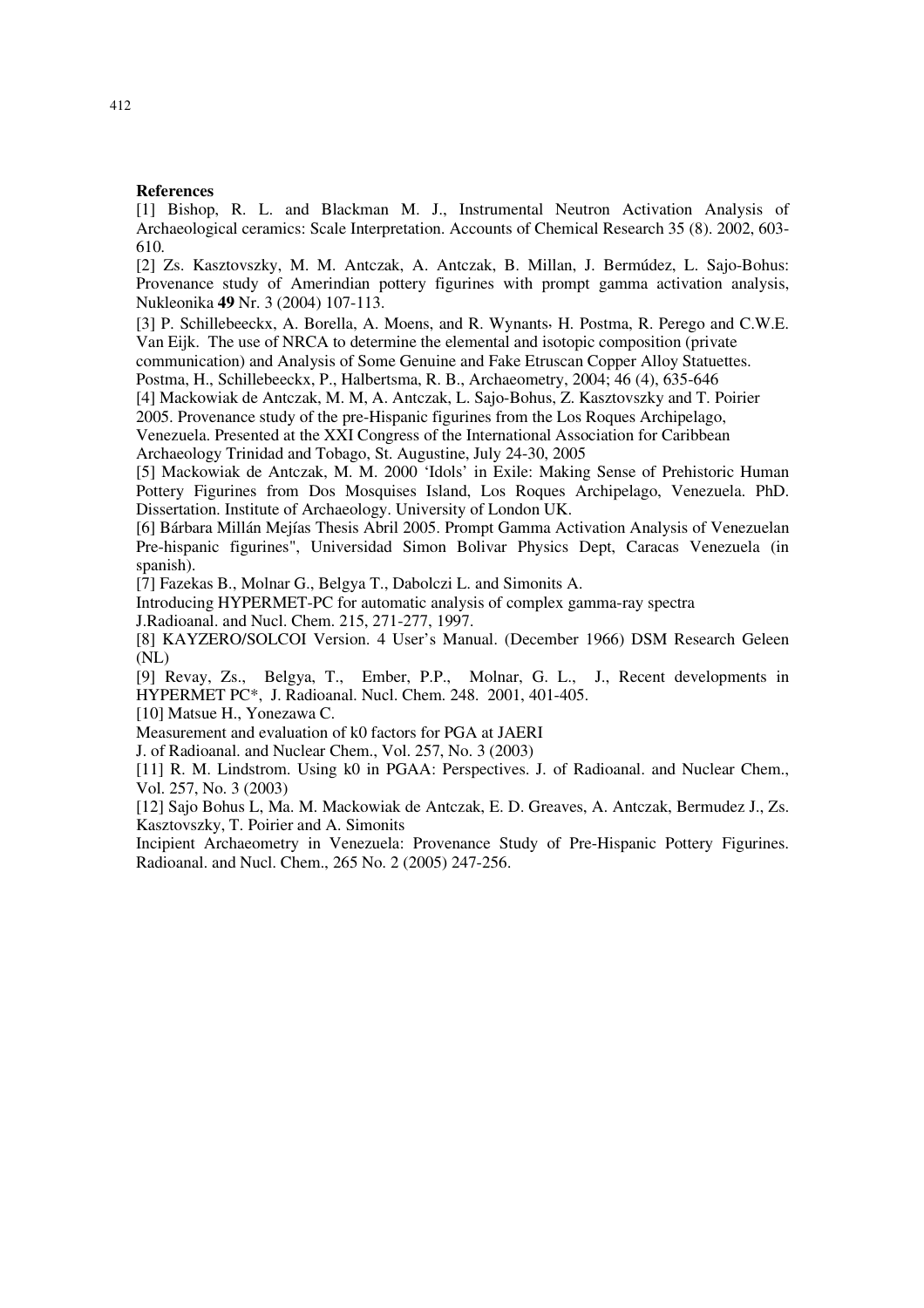

Figure 1. A typical set of figurines for provenance study recovered from archaeological site in the Los Roques Archipelago (Venezuela).



Figure 2. Location of the Valencia Lake Basin and Los Roques island archaeological sites; some pictures of analysed samples are given.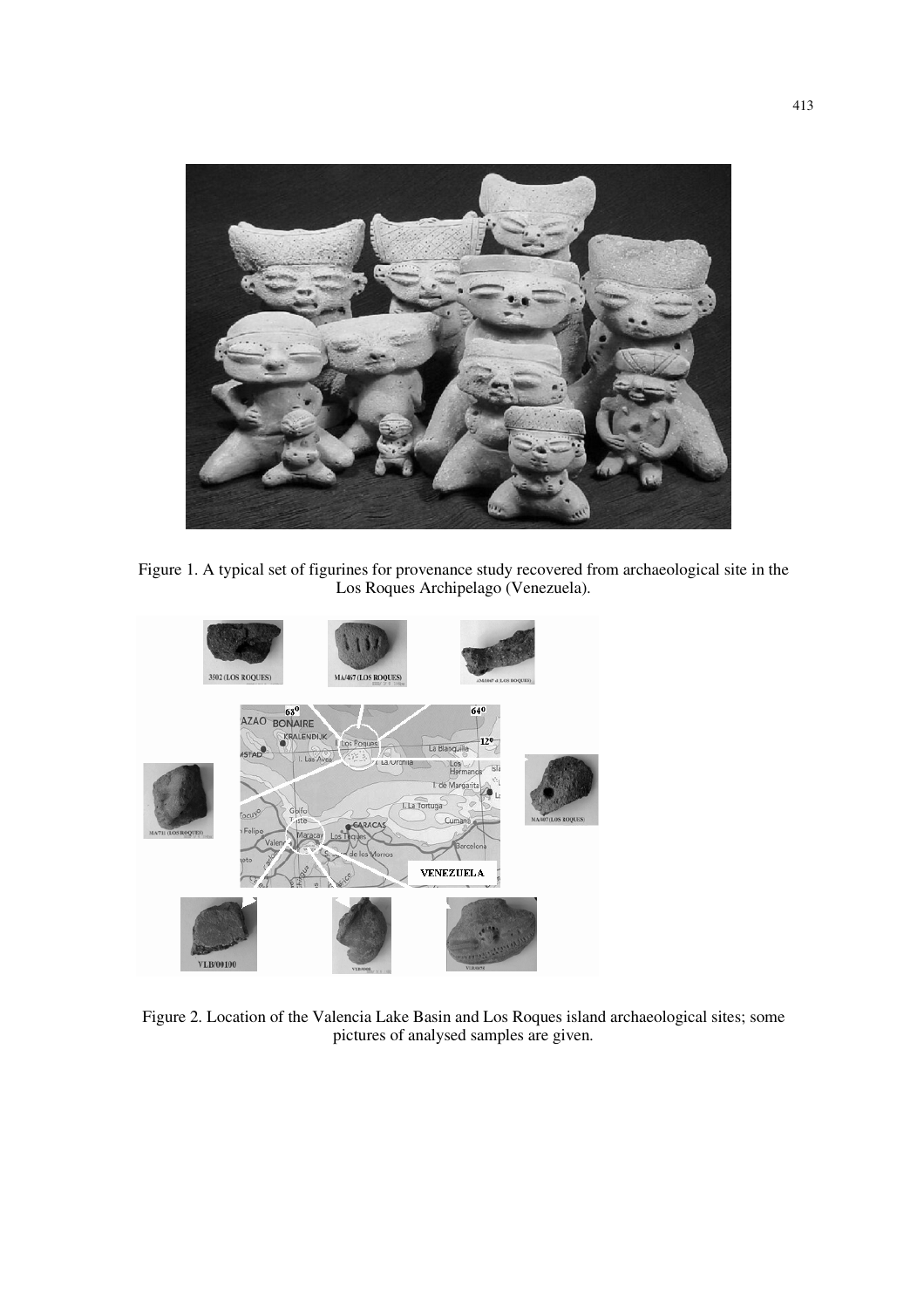|                   |        |      |                   |      |        |                      |           | יייי |            |        |        |                  |
|-------------------|--------|------|-------------------|------|--------|----------------------|-----------|------|------------|--------|--------|------------------|
|                   | AM 464 |      | E82 C17A<br>A 345 |      |        | 427<br><b>MA1505</b> |           |      |            | MA 880 |        |                  |
| Molec.            | $c\%$  | unc  | $c\%$             | unc  | $C\%$  | unc                  | $c\%$     | unc  | $c\%$      | Unc    | $c\%$  | unc              |
|                   | ox/ox  | %    | ox/ox             | %    | ox/ox  | %                    | ox/ox     | %    | ox/ox      | %      | ox/ox  | %                |
| <b>H2O</b>        | 1.70   | 1.6  | 5.92              | 1.3  | 1.82   | 1.5                  | 1.98      | 1.4  | 4.19       | 1.3    | 5.81   | 1.3              |
| Na2O              | 2.60   | 2.9  | 2.25              | 2.5  | 3.12   | 1.7                  | 2.73      | 2.8  | 3.26       | 2.5    | 1.59   | 3.2              |
| <b>MgO</b>        | 1.65   | 10.9 | 1.78              | 12.2 | 1.34   | 16.2                 | 1.81      | 13.3 | 1.27       | 13.2   | 1.97   | 11.3             |
| Al2O3             | 15.17  | 2.9  | 15.96             | 2.1  | 16.25  | 2.8                  | 15.58     | 2.1  | 14.86      | 2.1    | 18.22  | 2.1              |
| SiO <sub>2</sub>  | 68.20  | 2.4  | 63.54             | 2.4  | 68.44  | 2.4                  | 68.59     | 2.5  | 67.84      | 2.5    | 61.28  | $\overline{2.4}$ |
| <b>K2O</b>        | 3.60   | 2.0  | 2.98              | 2.0  | 2.66   | 2.2                  | 2.84      | 2.1  | 3.09       | 2.0    | 1.71   | 2.2              |
| CaO               | 1.61   | 3.7  | 1.51              | 4.0  | 1.12   | 4.2                  | 1.49      | 3.7  | 1.43       | 3.7    | 1.00   | 4.7              |
| TiO2              | 0.52   | 2.0  | 0.55              | 2.0  | 0.52   | 2.1                  | 0.52      | 1.9  | 0.42       | 2.1    | 0.87   | 1.9              |
| <b>MnO</b>        | 0.07   | 3.6  | 0.10              | 3.1  | 0.08   | 3.7                  | 0.04      | 3.5  | 0.14       | 2.4    | 0.05   | 4.0              |
| Fe2O3             | 4.79   | 2.0  | 5.39              | 1.9  | 4.50   | 2.3                  | 4.35      | 2.1  | 3.44       | 1.9    | 7.33   | 1.9              |
| <b>TRACE</b> /ppm |        |      |                   |      |        |                      |           |      |            |        |        |                  |
| в                 | 19.60  | 1.3  | 27.40             | 1.3  | 13.01  | 1.3                  | 30.28     | 1.2  | 42.21      | 1.3    | 87.88  | 1.3              |
| CI                | 344.93 | 5.0  | 89.23             | 7.0  | 489.33 |                      | 4.9414.42 |      | 4.5 315.45 | 4.4    | 929.00 | 4.5              |
| Sc                | 17.82  | 17.5 | 0.00              |      | 15.63  | 19.2                 | 14.21     | 14.6 | 0.00       |        | 33.08  | 7.4              |
| v                 | 108.71 | 10.8 | 0.00              |      | 73.64  | 16.7                 | 94.20     | 11.9 | 0.00       |        | 259.50 | 6.5              |
| Cr                | 0.00   |      | 0.00              |      | 507.80 | 11.9                 | 0.00      |      | 0.00       |        | 0.00   |                  |
| Nd                | 0.00   |      | 0.00              |      | 40.58  | 12.3                 | 43.53     | 10.7 | 30.91      | 14.8   | 26.87  | 16.7             |
| Sm                | 5.57   | 2.0  | 5.31              | 2.0  | 5.72   | 2.1                  | 4.89      | 1.9  | 4.06       | 2.2    | 2.61   | 2.3              |
| Gd                | 7.48   | 3.9  | 6.72              | 4.1  | 7.68   | 4.1                  | 5.54      | 4.1  | 5.23       | 3.4    | 3.15   | $\overline{3.6}$ |

Table 1. Set of data obtained from processed gamma spectra (PGAA) of a group of figurines from Los Roques. **MA** 



Figure 3.Comparison of results for the groups of archaeological samples. Diamond points indicate Valencia Lake Basin and all others Los Roques samples. X-Points are data collected to confirm the hypothesis on figurine provenance.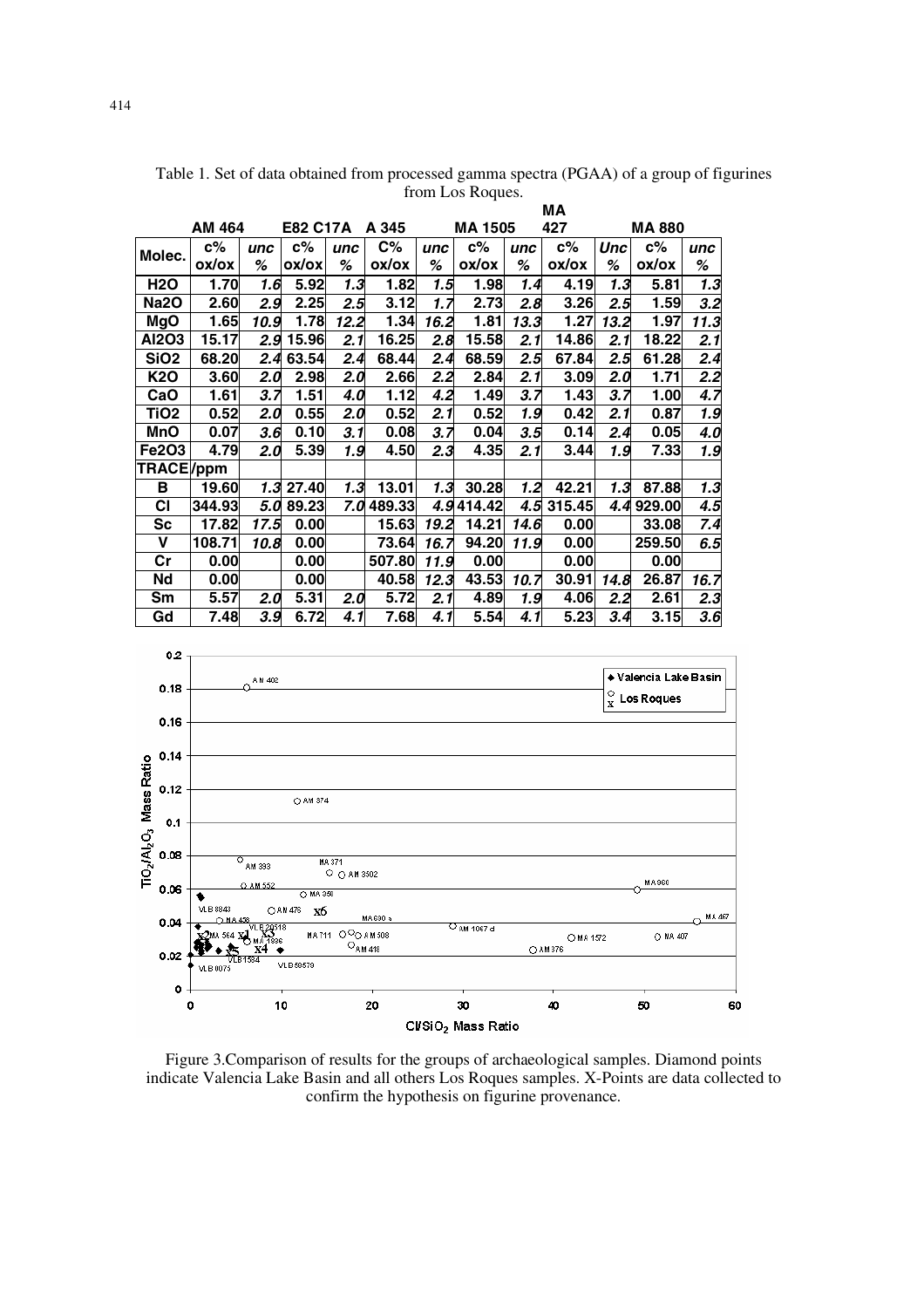

Figure 4. Three parameter representation of elemental concentration. Numbers on the axes indicate concentration in (ppm) and every point corresponds to the codified sample VLB for the Valencia Lake Basin and the others to Los Roques.



Figure 5. Data comparison of VLB samples  $\left( \cdot \right)$  and Los Roques  $(x,0)$ . The tendency line is shown for eye guide only.